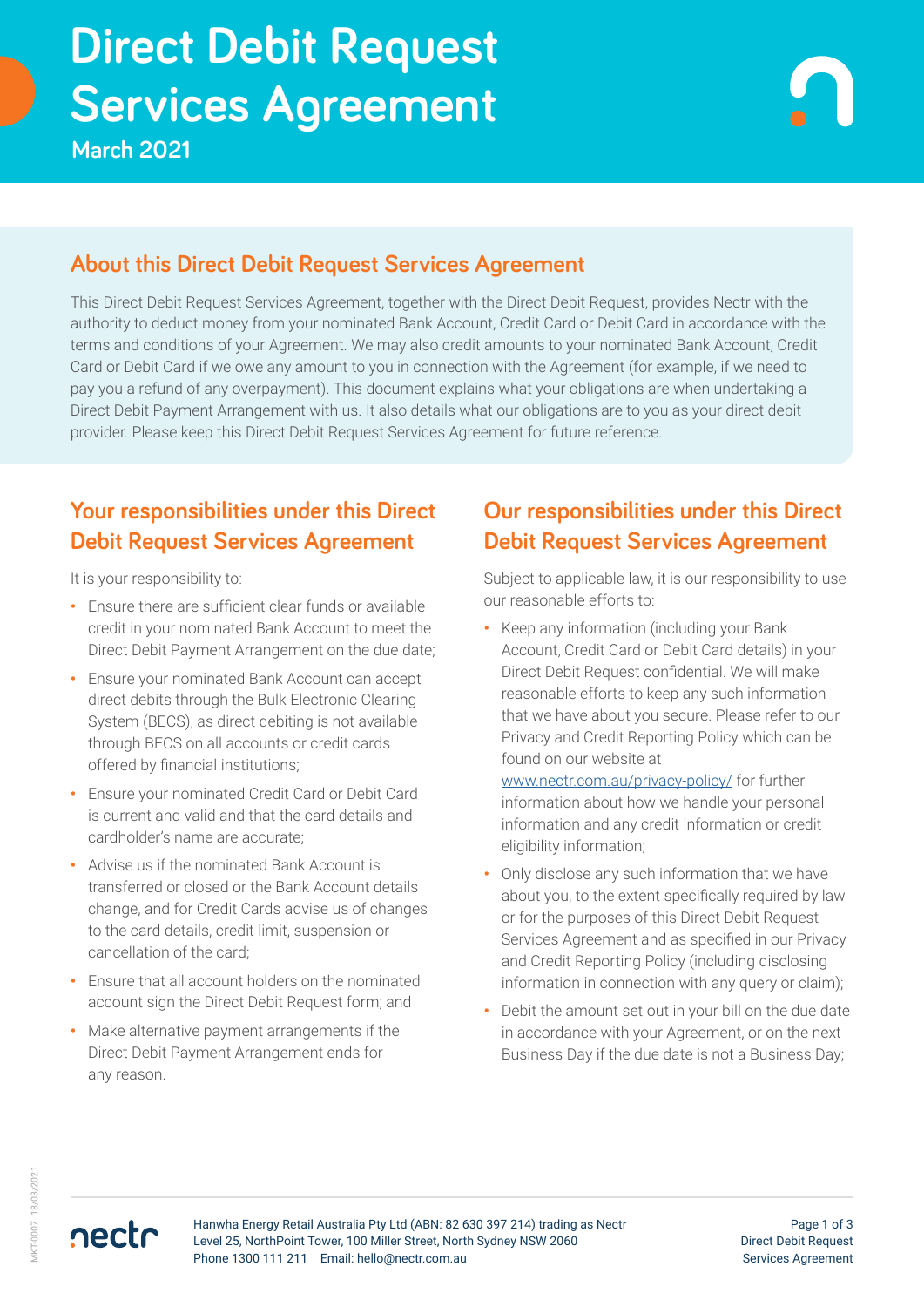- **•** Ensure that the Direct Debit Payment Arrangement is only made from the Bank Account nominated on the Direct Debit Request; and
- **•** Terminate the Direct Debit Payment Arrangement with you if you request us to do so.

#### **Additional rights**

In addition to our responsibilities referred to above, we may:

- **•** Initiate a payment re-try in the event you have not paid your bill by the due date or if any payment try by us has been unsuccessful; and
- **•** Make changes to the Direct Debit Request or this Direct Debit Request Services Agreement so long as we provide you with at least 14 days' notice beforehand.

## **Cancelling this Direct Debit Request Services Agreement**

Subject to the terms and conditions of this Direct Debit Request Services Agreement, you may alter, defer or cancel this Direct Debit Request Services Agreement and the Direct Debit Payment Arrangement by emailing us at [hello@nectr.com.au](mailto:hello%40nectr.com.au?subject=) or by calling us on 1300 111 211, or by arranging it through Your Financial Institution, which is required to act promptly on your instructions. If you cancel this Direct Debit Request Services Agreement by notifying Your Financial Institution, you must use your best endeavours to notify us as soon as practicable after the cancellation.

We will need at least 7 working days' notice before the direct debit due date of a payment to:

- **•** Stop or defer the Direct Debit Payment Arrangement;
- **•** Make changes to the Direct Debit Request; or
- **•** Cancel this Direct Debit Request Services Agreement.

If you cancel this Direct Debit Request Services Agreement or stop or defer the Direct Debit Payment Arrangement, you must arrange an alternative payment method.

#### **Disputes**

If you believe there has been an error in debiting your Bank Account, Credit Card or Debit Card, you should notify us directly at [hello@nectr.com.au](mailto:hello%40nectr.com.au?subject=) or by calling us on 1300 111 211. Alternatively, you can take it up directly with Your Financial Institution.

If we conclude as a result of our investigations that your Bank Account, Credit Card or Debit Card has been incorrectly debited, we will respond to your query by arranging for Your Financial Institution to adjust your Bank Account, Credit Card or Debit Card (including interest and charges) accordingly. We will also notify you in writing of the amount by which your Bank Account, Credit Card or Debit Card has been adjusted.

If we conclude as a result of our investigations that your Bank Account, Credit Card or Debit Card has not been incorrectly debited, we will respond to your query by providing you with reasons and any evidence for this finding in writing.

#### **Definitions**

**Agreement** has the meaning given to that term in the terms and conditions of your retail contract with us.

**Bank Account** means the bank account at Your Financial Institution from which we are authorised to arrange for funds to be debited.

**Credit Card** means the credit card held at Your Financial Institution from which we are authorised to have funds debited.

**Debit Card** means the debit card held at Your Financial Institution from which we are authorised to have funds debited.

**Debit Payment** means a particular transaction where a debit is made.

**Direct Debit Payment Arrangement** means the arrangement agreed to as part of your energy plan.

**Direct Debit Request** means the Direct Debit Request between you and us.

**Direct Debit Request Services Agreement** means this Direct Debit Request Services Agreement between you and us.

**Us** or **we** means Hanwha Energy Retail Australia Pty Ltd trading as Nectr ABN 82 630 397 214.

**You** means the customer who has signed or authorised by other means the Direct Debit Request.